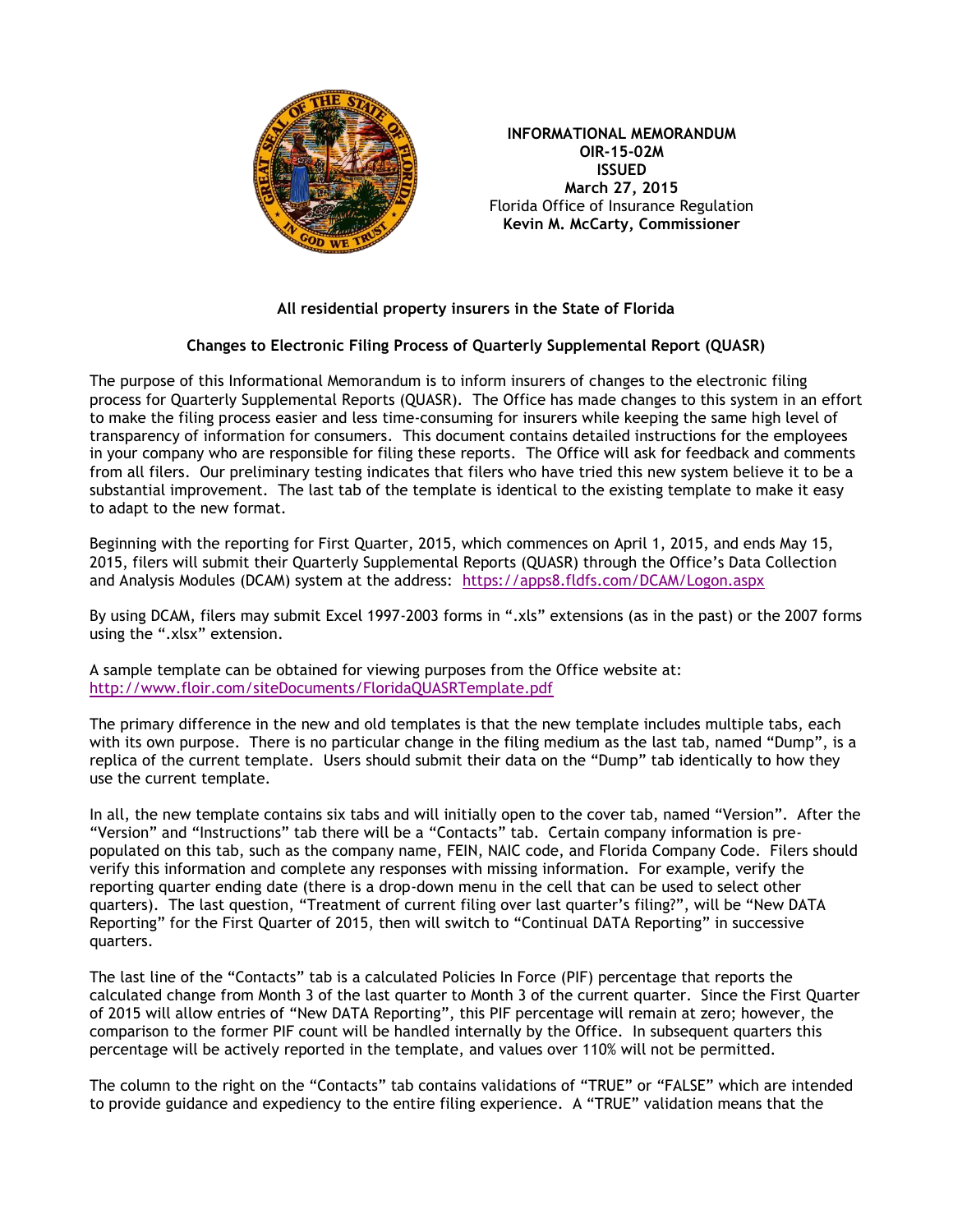response to the line is within the range permitted; a "FALSE" validation means the response is not acceptable and the template will be rejected by DCAM until a valid response is entered.

After the "Contacts" tab, the "Data" tab of the new template merges the new data from the "Dump" tab with data from the previous quarter. For the First Quarter of 2015, there will be no previous data. However, in succeeding quarters the Month 3 data from the previous quarter will show on the pink rows (Month Zero "0") of the "Data" tab, and the new data will populate on the three white rows (Months 1 through 3) on the succeeding rows after the pink row.

There are two features of this "Data" tab: first, the values being submitted new are aligned with the end of the previous period so that changes from the last period can be tracked month-to-month until the end of the current period. Second, to the far right, a validation column has been added just as was seen in the "Contacts" tab. If the row validates to "TRUE", then all QUASR validations have been met and the row will be accepted by the DCAM system. If the row evaluates to "FALSE" then a description of why the row failed the validation test will appear to the right of the validation column.

Line values are introduced in the "Data" tab by pasting policy information in random order in the "Dump" tab. Entries on the "Dump" tab are then evaluated and reported on the "Data" tab in the validation column. In order to know a precise validation error, the far right of the "Data" tab line for the specific County, Policy Type, and Month Number must be examined. An easy way to determine whether errors exist on the "Data" tab is by checking at the top right of the "Data" tab (to the right of the company name). You will see a message that reads "NO ERRORS EVIDENT ON TAB" or it will read "FALSE VALIDATION COUNT" with the number of errors following the False Validation message.

Note that validations performed on the "Contacts" and "Data" tabs are performed within the Excel file itself. You will now have these results on your local computer without needing to upload them to learn if there is an error in the validations.

Special note: The original QUASR system will remain active for the filing of all quarters prior to the First Quarter 2015. The process of filing previous quarters has not changed. The change only affects the First Quarter of 2015 and future quarters. Continue filing data and correspondence prior to 2015 at the original QUASR address: [https://iportal.fldfs.com/ifile/default.asp.](https://iportal.fldfs.com/ifile/default.asp) Correspondence system will continue as before; however, requests from the Office for corrected certifications will be originating from another system.

## **THE DCAM FILING PROCESS**

Most companies are already using DCAM to submit other P&C data filings. If you are not among them, you may set up your DCAM account at any time. Instructions for creating an account in DCAM, for subscribing to your company in DCAM, and for creating a filing and uploading/downloading your template in DCAM are as follows:

- $\triangleright$  If you have never filed a QUASR report in the previous system, you must first enter the Office's Industry Portal (iPortal) and set up an account there before continuing. The address for that is [https://iportal.fldfs.com/ifile/account/setup.asp.](https://iportal.fldfs.com/ifile/account/setup.asp) Complete the required information (those fields with a red asterisk), including your user name (i.e., your email address) and a password of your choosing, then click "Create Account" at the bottom. You must activate this account when you receive the iPortal message in your email inbox. Note that a new account will not be created if the email address you enter as your user name was used before. If your email address was used before, choose "View your account" on the left, then "Retrieve lost password". The password will be sent to you. Call the number below should you need assistance with creating a new account or accessing a previous account.
- $\triangleright$  Once an iPortal and/or QUASR account is assigned using your email address as the user name, enter DCAM using the link [https://apps.fldfs.com/DCAM/Logon.aspx.](https://apps.fldfs.com/DCAM/Logon.aspx) The user name and password will be the same as you have previously used in iPortal or QUASR. If this does not work, it means that the iPortal account has not been set up properly. You may have to click on "Create Account" on the left and repeat the steps in the previous paragraph.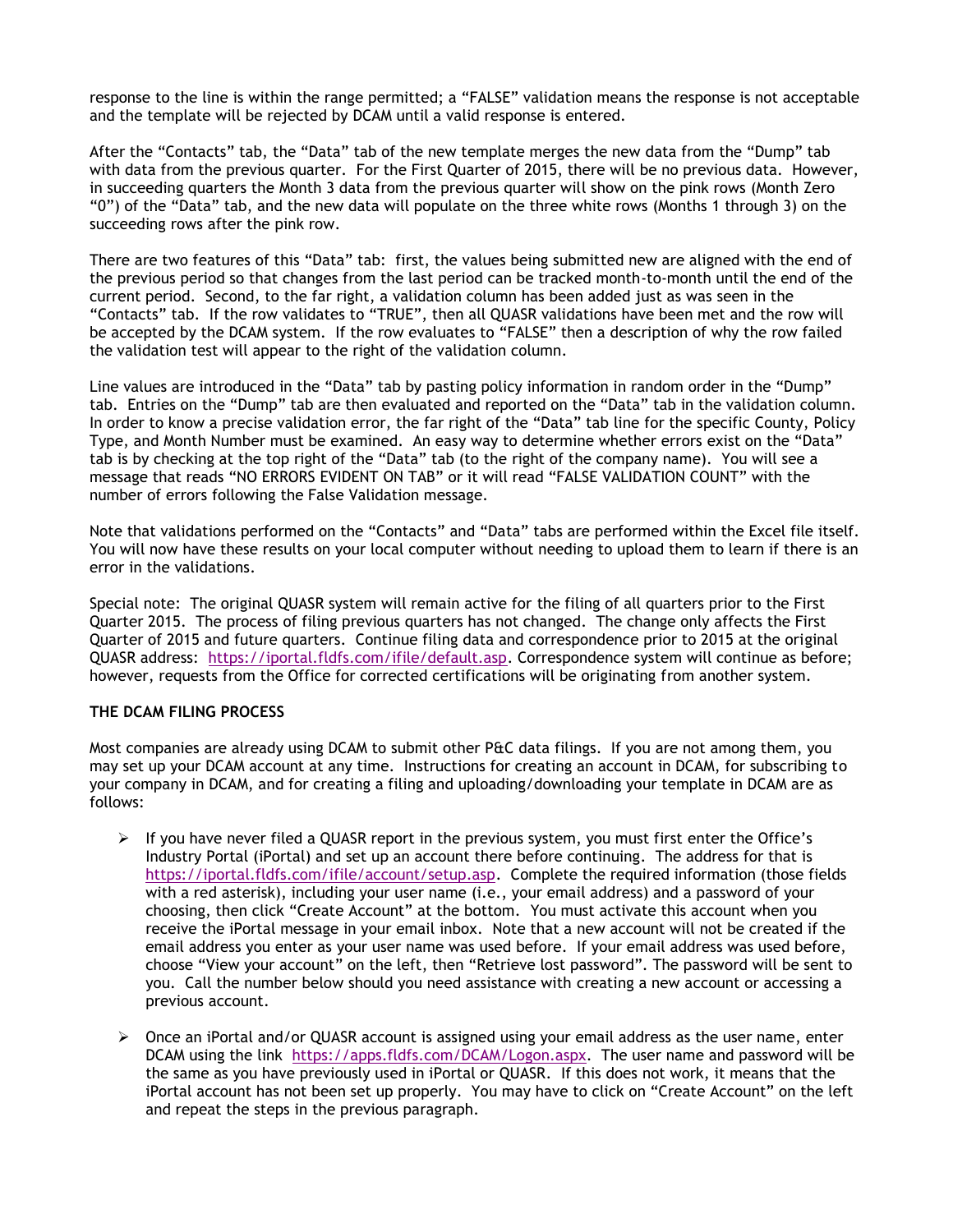- $\triangleright$  If you have not used DCAM before, you must first create an account for DCAM. Click on "Setup" on the left and then "Contact Information". Scroll to the bottom and click on "Use iPortal Account Information". This will prevent you from having to enter everything a second time. Verify the information is current and accept the information to continue.
- $\triangleright$  Next click on "Setup" again, and locate the page with "Companies" and "Other Filing Entities". Click on "Add Company".
- $\triangleright$  Use the Company Search provided to locate your company by name or code, then click on "Search". If the correct company is displayed click on "Add Company" a second time and "Save" this company. You may search again to subscribe to other companies, or click "Back". By subscribing to your company, your account and company become linked, so you do not need to repeat this each time you file. Also, recognize that all other persons subscribed to the company you select will receive a notice that you have joined. For this reason, as a guard against improper subscriptions, *report any unauthorized subscriptions to the Office* using the contact information below.

The following instructions explain how to create a filing in DCAM. QUASR filings will be available April 1, 2015.

- Enter DCAM using the link <https://apps.fldfs.com/DCAM/Logon.aspx>
- Click on "Create New Filing" under "Common Tasks" (left side of screen) then on the next screen click on "Next" to proceed.
- $\triangleright$  Choose "Company" then "Next". If the name of the Company for which you are filing does not appear on the next screen, then the subscription setup was not completed properly. You need to repeat that portion of the earlier instructions then return to this step.
- $\triangleright$  Select the Company Name. Note that all companies you subscribed to will appear here, and you can only create a filing for one company at a time. Click "Next".
- $\triangleright$  For Module, select "Quarterly Supplemental Reporting (P&C)" then "Next".
- For Event, select "QUASR Quarterly Supplemental Reporting for 2015" (only option on this screen at this time) then "Next".
- For Period, select "QUASR Reporting for First Quarter" (only option on this screen at this time) then "Next".
- $\triangleright$  For Purpose, select either "Data" or "No Data" as the purpose of the filing. Filers may not choose "No Data" unless they chose "No Data" in the previous quarter, or their "Data" report indicated they had no policies to report. Click on "Next".
- $\triangleright$  Verify the information on this final screen. If this information is correct, click on "Create Filing" then "OK" to the following message.
- $\triangleright$  You should now be back on your workbench and either the "Data" or "No Data" tab will show the filing that was created. View the components for your filing by clicking directly on the work file number, which shows in blue type.
- $\triangleright$  Select components by clicking directly on any component name in the component list.
- $\triangleright$  The data template is a required component of a "Data" filing. Click on the data template name to go to the Upload/Download screen.